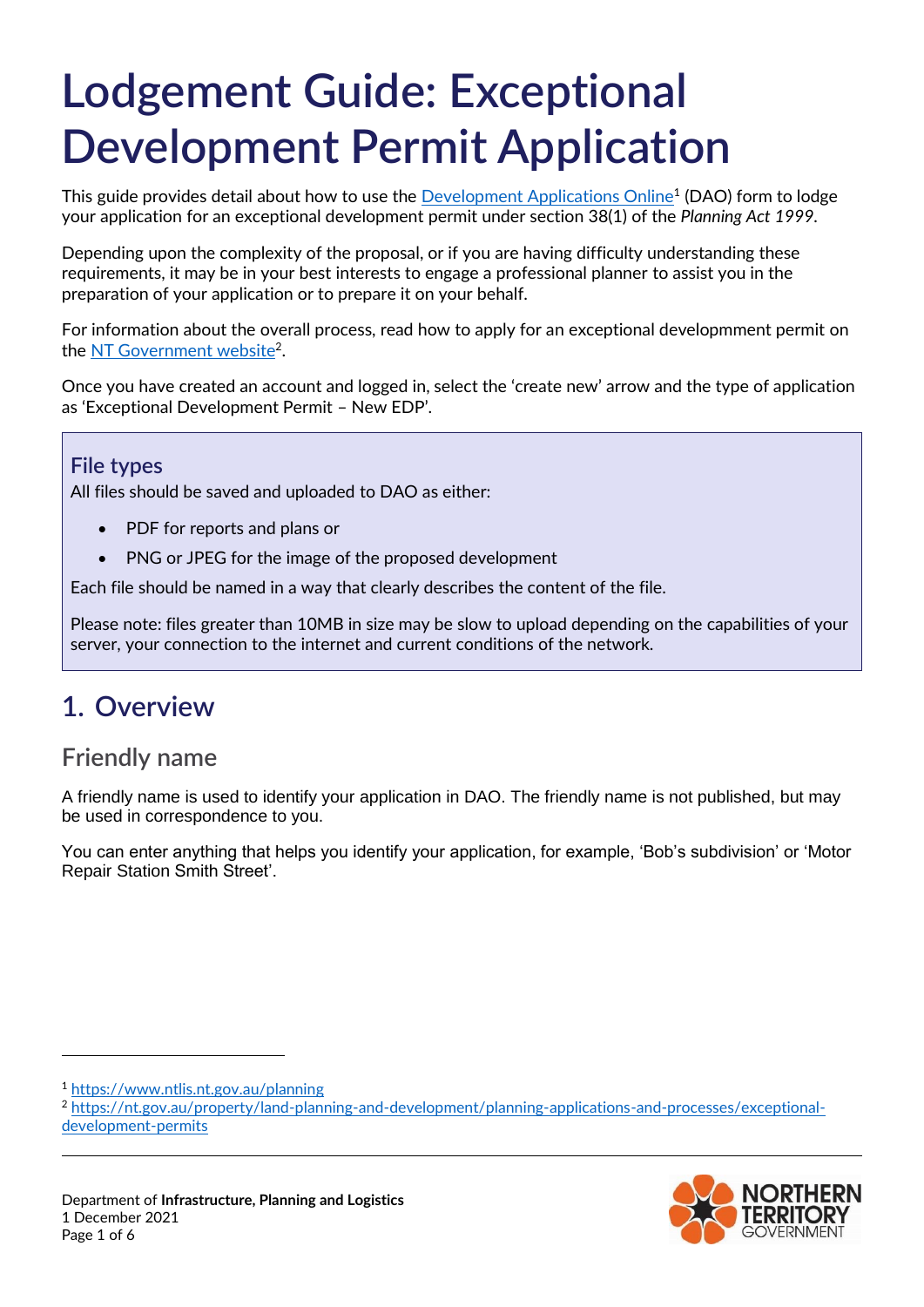# **2. Land information**

# **Location of proposed development**

Search for your property and add it to the application using "add location" button.

You can add more than one property if your proposal involves multiple parcels.

## **Land owner information**

Any person may apply to the Minister for an exceptional development permit. If you are not the owner of the land it is strongly recommended that you provide written authorisation from the owner/s to lodge the application.

# **Owner's authorisation**

Owner's authorisation is required in writing if the applicant is not the owner or the sole property owner.

If the land is owned by a company or body corporate, authorisation must be obtained from the company director/s (on company letterhead or under company seal) or from the body corporate.

If the land is owned by more than one person or company, authorisation must be obtained from each person or company named on the title.

# **3. Applicant information**

## **Contact**

You must nominate one person as the contact for your application.

All correspondence for your application will go to the nominated contact.

# **Applicant**

The applicant name will appear on any advertising and reports that may be required during the application process.

The applicant may be the same person as the contact.

#### **Add additional applicant**

More than one applicant may be added using the "Add Additional Applicant" button.

#### **Development Assessment Services office**

You should select the Development Assessment Services office closest to where your proposal is located.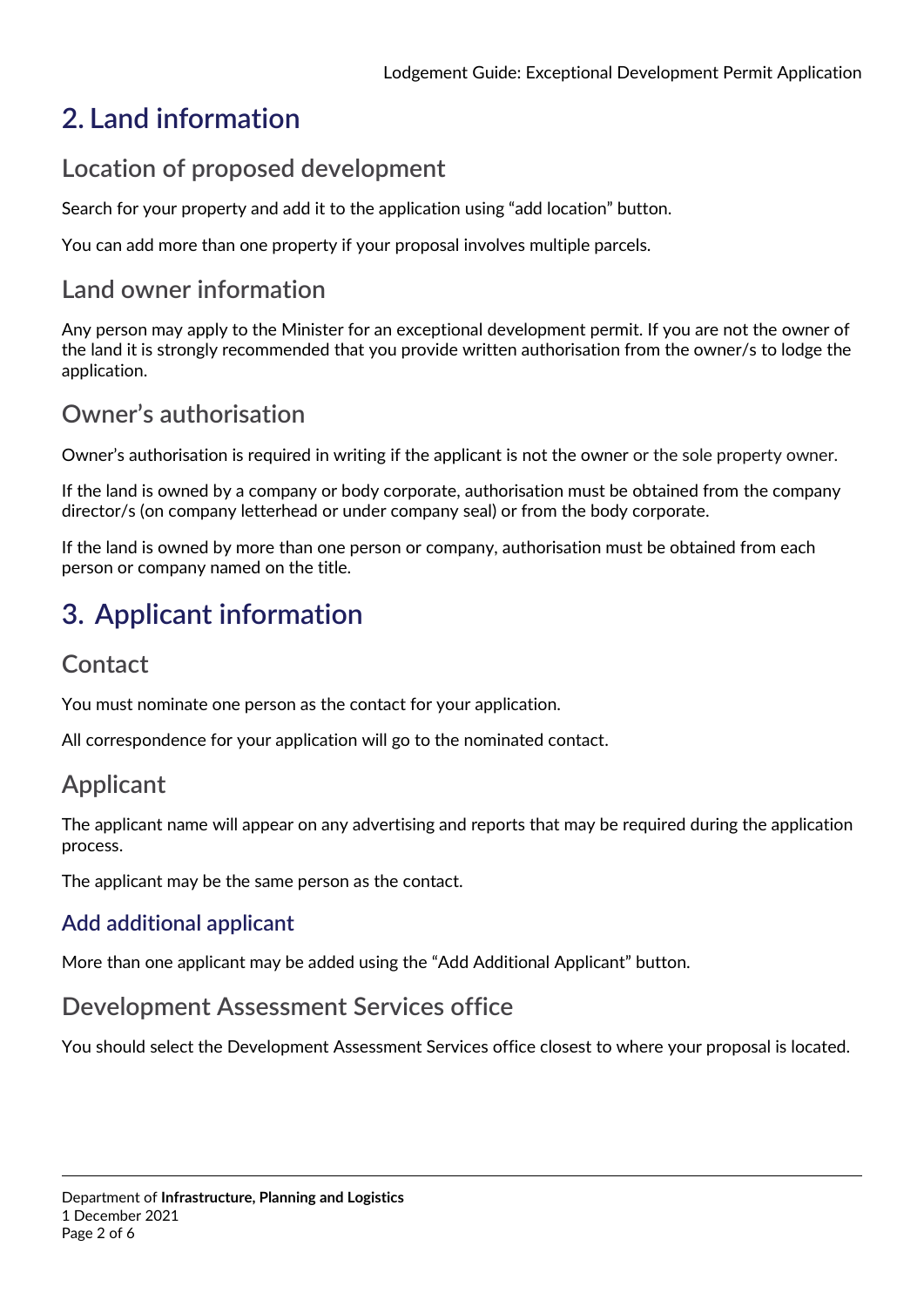# **4. Proposal Details**

# **Development / Proposal**

## **Brief Description of Existing Land Use**

Briefly describe the current use of the land. This could be as simple as 'single dwelling' or 'warehouse' for example.

#### **Brief Description of Development / Proposal**

The description of your development / proposal should specify the defined use(s) you are proposing.

Defined uses are found under [Schedule 2 \(Definitions\)](https://nt.gov.au/__data/assets/pdf_file/0008/914930/nt-planning-scheme-schedule-two-definitions.pdf)<sup>3</sup> of the [NT Planning Scheme 2020.](https://nt.gov.au/property/land-planning-and-development/our-planning-system/nt-planning-scheme)

# **Details of Proposal / Statement of Effect**

You must provide a statement of effect that describes the effect of the proposed development or of the proposal.

The statement should be detailed and should address, but not be limited to, those matters required to be considered by the consent authority under section 51 of the *Planning Act 1999* and listed below. These are the matters that, under section 42 of the Act, the Minister must take into account when determining whether to grant an EDP.

Applicants should be aware that under section 40(1) of the Act, the Minister must not grant an EDP unless they are satisfied that is preferable to issue a permit in relation to the proposal in the application, than to amend the planning scheme.

Brief summaries of the section 51 requirements are listed here for guidance. Note that 'development' below is used in the wider context of its definition in terms of the Act.

| <b>SECTION OF</b><br><b>THE PLANNING</b><br><b>ACT 1999</b> | <b>MATTERS TO BE ADDRESSED IN APPLICATION</b>                                                                                                                                      |
|-------------------------------------------------------------|------------------------------------------------------------------------------------------------------------------------------------------------------------------------------------|
| 51(d)                                                       | An environment protection objective within the meaning of the Waste Management<br>and Pollution Control Act 1998 that is relevant to the land to which the application<br>relates; |
| 51(h)                                                       | The merits of the proposed development as demonstrated in the application;                                                                                                         |
| 51(j)                                                       | A description of the physical characteristics of the land and a detailed assessment<br>demonstrating;                                                                              |
|                                                             | the land's suitability for the purposes of the proposal; and                                                                                                                       |
|                                                             | the effect of the proposal on that land and other land;<br>ii.                                                                                                                     |

 $\overline{a}$ 

<sup>&</sup>lt;sup>3</sup> [https://nt.gov.au/\\_\\_data/assets/pdf\\_file/0008/914930/nt-planning-scheme-schedule-two-definitions.pdf](https://nt.gov.au/__data/assets/pdf_file/0008/914930/nt-planning-scheme-schedule-two-definitions.pdf)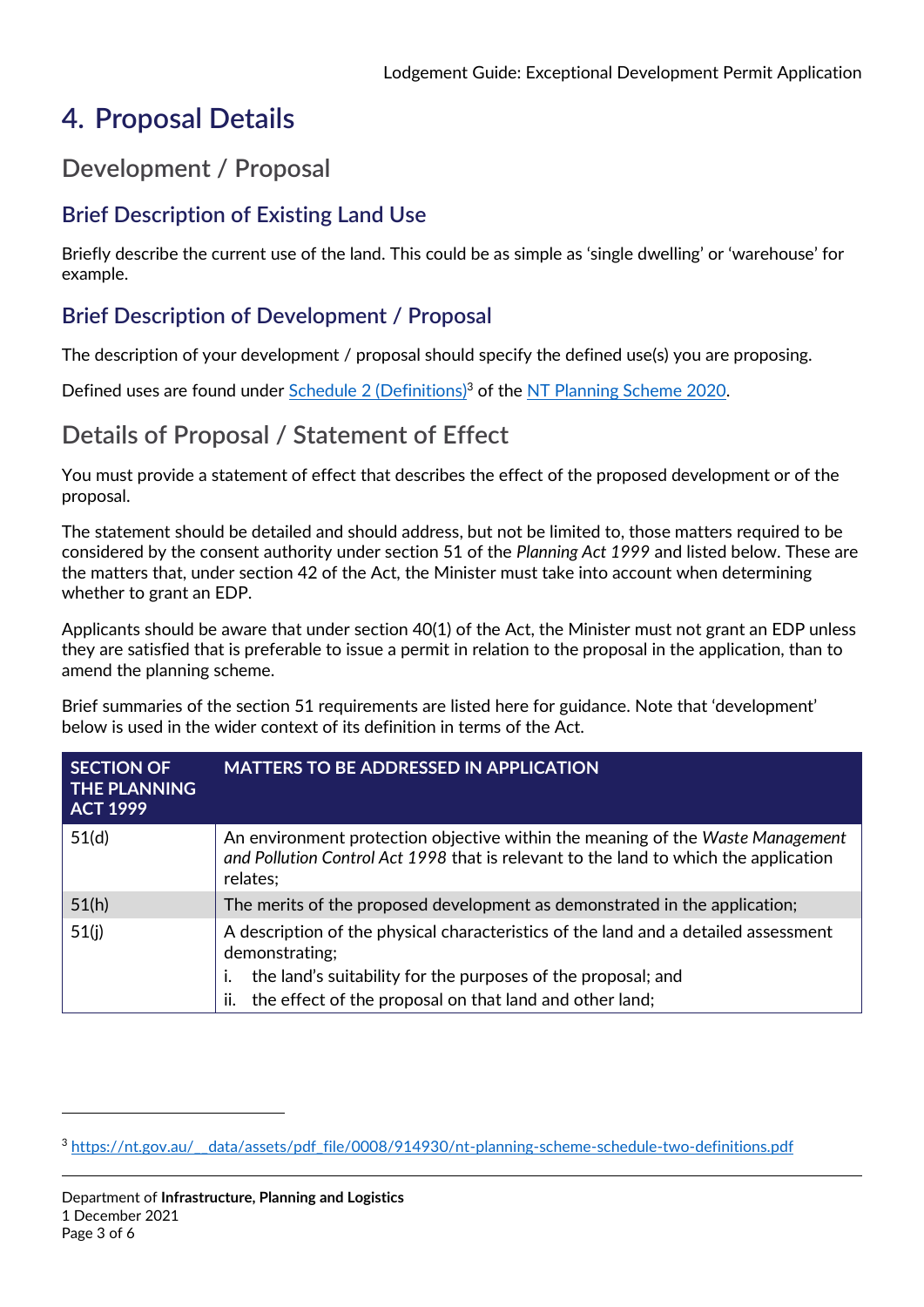| <b>SECTION OF</b><br><b>THE PLANNING</b><br><b>ACT 1999</b> | <b>MATTERS TO BE ADDRESSED IN APPLICATION</b>                                                                                                                                                                                                                                                                                                                                                                                                                                    |
|-------------------------------------------------------------|----------------------------------------------------------------------------------------------------------------------------------------------------------------------------------------------------------------------------------------------------------------------------------------------------------------------------------------------------------------------------------------------------------------------------------------------------------------------------------|
| 51(k)                                                       | A statement specifying:<br>i.<br>the public facilities or public open space available in the area in which the land<br>is situated; and<br>whether land for public facilities or public open space is to be provided by the<br>ii.<br>applicant/developer; and<br>whether it is proposed that facilities or open space be developed by the<br>iii.<br>applicant/developer;                                                                                                       |
| 51(m)                                                       | A statement specifying:<br>i.<br>the public utilities or infrastructure provided in the area in which the land is<br>situated; and<br>any requirement for public facilities and services to be connected to the land;<br>ii.<br>and<br>whether public facilities or infrastructure are to be provided by the<br>iii.<br>applicant/developer; and<br>whether land is to be provided by the applicant/developer for the provision of<br>iv.<br>public utilities or infrastructure; |
| 51(n)                                                       | An assessment of the potential impact on the existing and future amenity of the<br>area in which the land situated;                                                                                                                                                                                                                                                                                                                                                              |
| 51(p)                                                       | An assessment of the benefit or detriment to the public interest of the<br>development, including (if relevant), how the following matters are provided for in<br>the application:<br>i.<br>community safety through crime prevention principles in design;<br>ii.<br>water safety;<br>iii. access for persons with disabilities;                                                                                                                                                |
| 51(r)                                                       | An assessment of any potential impact on natural, social, cultural or heritage values,<br>including for example, the heritage significance of a heritage place or object under<br>the Heritage Act 2011;                                                                                                                                                                                                                                                                         |
| 51(s)                                                       | Any beneficial uses, quality standards, criteria, or objectives, that are declared under<br>section 73 of the Water Act 1992;                                                                                                                                                                                                                                                                                                                                                    |
| 51(t)                                                       | Any other matters                                                                                                                                                                                                                                                                                                                                                                                                                                                                |

# **Dimensioned Plans**

Depending on the nature, scale and complexity of your application, you may need to provide one or a combination of the following:

- Site plan
- Floor layout plans
- Elevations and sections

All plans should be to scale and legible if printed at an A3 size.

A planner will contact you if further information is required to assess the application.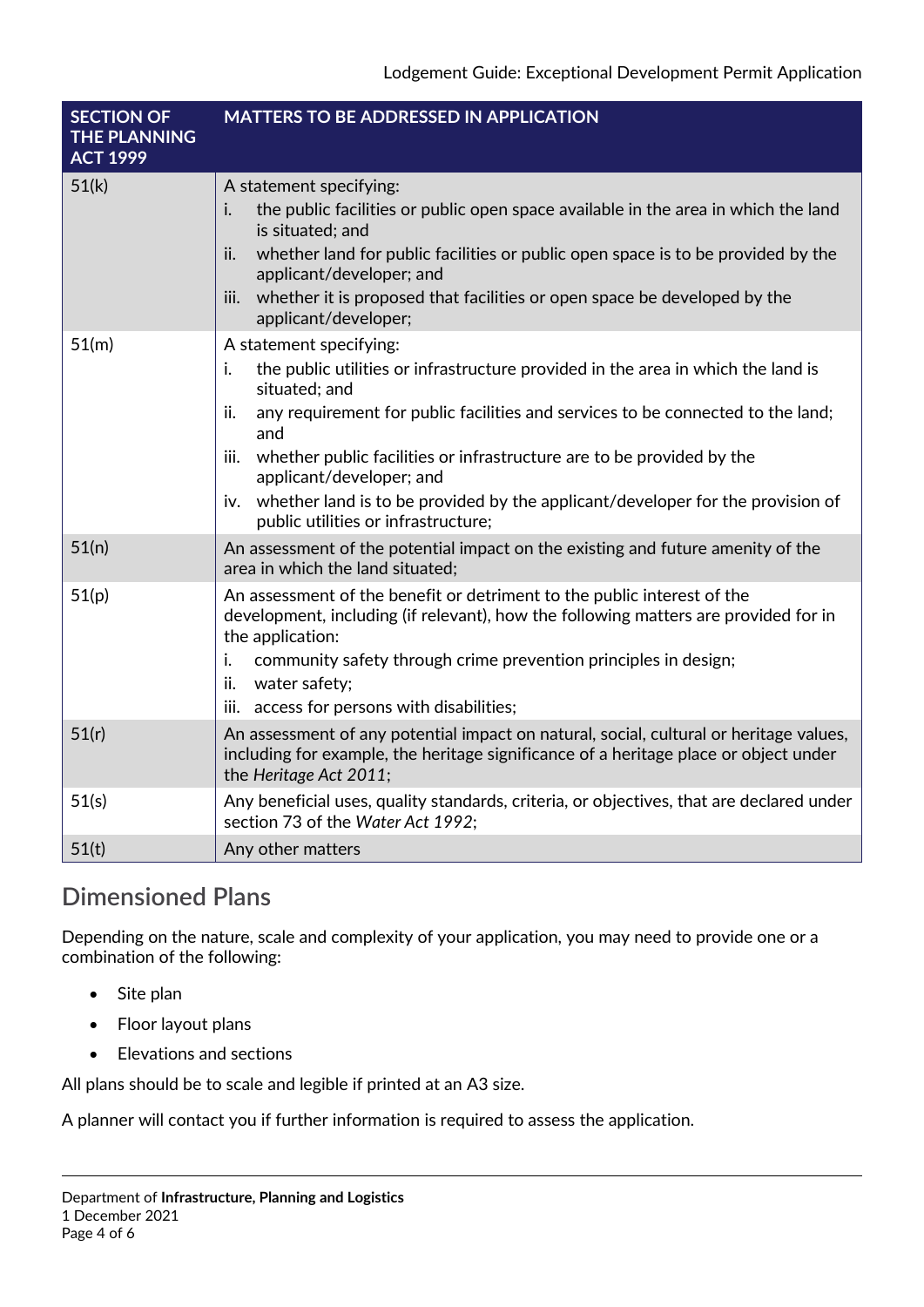The tables below provide further guidance on the dimensioned plans that you should provide for different application types.

#### **For development and building works**

|                                                                  | Site plans at a legible scale, not less than 1:500, showing the following information:                                              |  |  |
|------------------------------------------------------------------|-------------------------------------------------------------------------------------------------------------------------------------|--|--|
| $\mathbf{1}$                                                     | The north point, area of the existing parcel and boundary dimensions                                                                |  |  |
| $\overline{2}$                                                   | Existing and proposed buildings and their distance from lot boundaries                                                              |  |  |
| 3                                                                | Any existing and proposed easements, substations and services                                                                       |  |  |
| $\overline{4}$                                                   | Vehicle access points                                                                                                               |  |  |
| 5                                                                | Proposed surfacing of parking areas, driveways, vehicle turning areas and loading areas (locations<br>and dimensions)               |  |  |
| 6                                                                | Landscape and open space areas including types of planting, details of screening and/or fencing<br>(locations and descriptions)     |  |  |
| 7                                                                | The proximity of adjoining buildings and their uses                                                                                 |  |  |
| 8                                                                | The location of any bores on the subject property and adjoining land                                                                |  |  |
| 9                                                                | The location of any proposed and/or existing effluent disposal systems on the site                                                  |  |  |
| 10                                                               | The location of water meter arrangements and sewer access points for multiple dwellings,<br>commercial and industrial developments. |  |  |
| Floor layout plans at a scale not less than 1:200, showing:      |                                                                                                                                     |  |  |
| $\mathbf{1}$                                                     | Dimensioned floor plans of existing and proposed buildings showing layout, partitioning, room<br>sizes, uses                        |  |  |
| $\overline{2}$                                                   | A schedule stating the total area of each component use in the building, the total floor area and<br>percentage of site cover       |  |  |
| Elevations and sections at a scale not less than 1:200, showing: |                                                                                                                                     |  |  |
| 1                                                                | All elevations of buildings, indicating finished floor levels, existing and finished ground levels and<br>external finishes         |  |  |
| $\overline{2}$                                                   | Sufficient cross-sections and longitudinal sections to show the relationship between structures and<br>their respective heights     |  |  |

## **Supporting documents**

In addition to the statement of effect, you may upload other supporting documents that you wish to provide (eg traffic impact assessment, land suitability assessment) within this section of the electronic form.